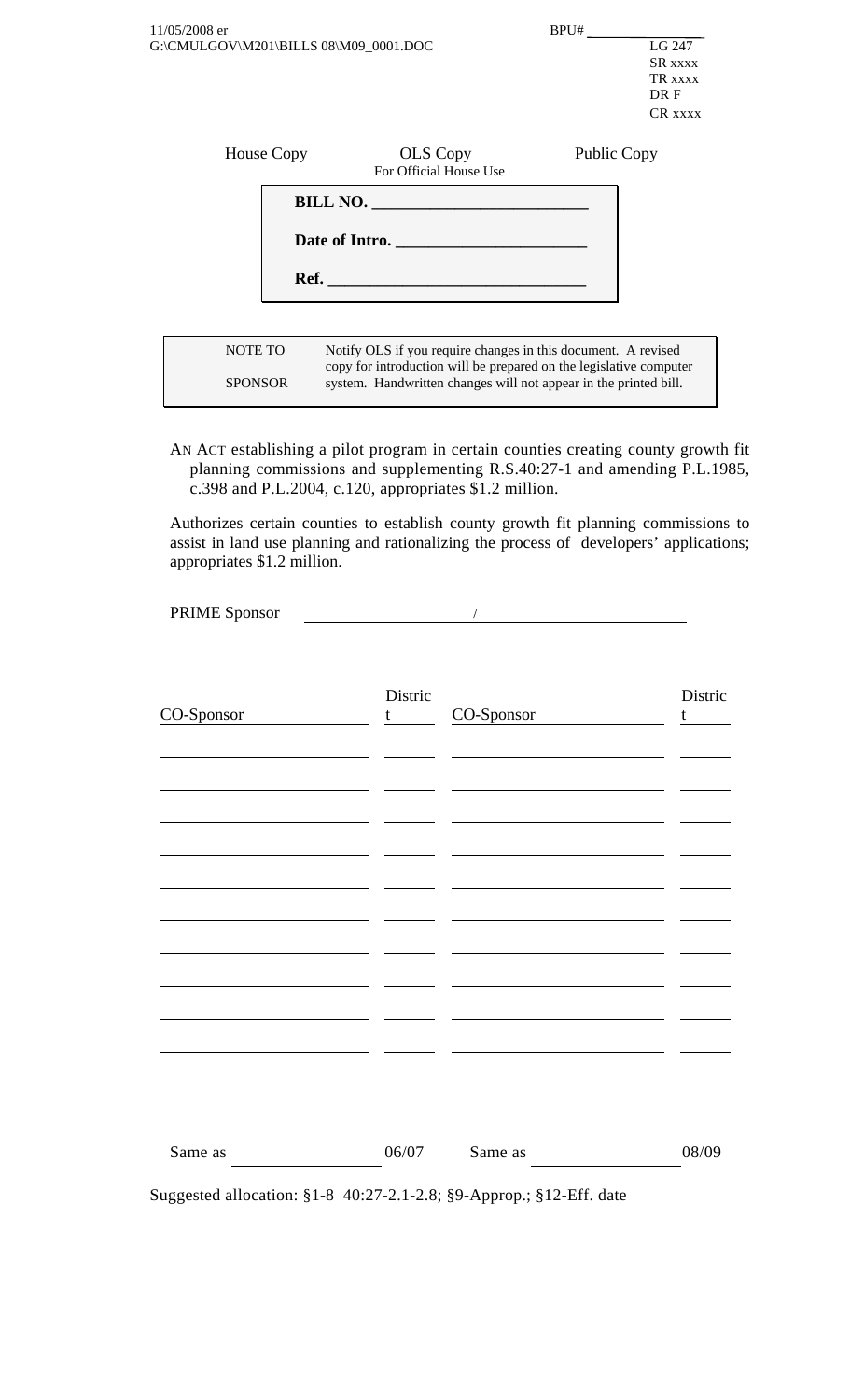**AN ACT** authorizing counties to establish county growth fit planning commissions and supplementing R.S.40:27-1 and amending P.L.1985, c.398 and P.L.2004, c.120, appropriates \$1.2 million.

**BE IT ENACTED** *by the Senate and General Assembly of the State of New Jersey:*

1. (New section) The Legislature finds and declares that:

a. The "State Planning Act" of 1985 articulated goals that have been nationally praised including the encouragement of economic growth, the reduction of sprawl, and the promotion of development in an economical and environmentally responsible manner.

b. It has been over 20 years since the implementation of the "State Planning Act," yet New Jersey continues to suffer from a lack of affordable housing, declining open space, an increase in suburban sprawl, and a failure to align infrastructure capacity with development.

c. New Jersey's current municipal based planning, along with what at times are contradictory requirements from a variety of state agencies, has resulted in a fragmented and costly planning and development process.

d. The purpose of this act is to provide in four counties a pilot program designed to improve the planning and development process through the implementation of County-centric Growth Fit planning, while advancing the goals of the State Plan to ensure that the appropriate balance is struck between the planning rights of municipalities and the needs of New Jersey residents..

e. County Centric Growth Fit Planning provides a framework in which municipalities can coordinate development on a regional basis in cooperation with relevant state agencies. This framework will be particularly effective in helping assist municipalities and counties in times when a stimulus package is anticipated to address economic struggles at the local, state, and federal levels of government. The stimulus package is intended to create jobs through the creation of major infrastructure projects with funding from state and federal agencies, which will lead to vast development. County Centric Growth Fit Planning will aid in coordinating this process and ensure rational outcomes.

f. The County Centric Growth Fit Planning pilot should be recognized as a regional planning process that will help: prepare communities for successful and sustainable aging; aid participating municipalities in amending zoning practices to align development with regional objectives; align authorized state agencies intervention with regional needs; and facilitate proactive state agency engagement in regional planning efforts so that their input can shape development planning and minimize the possibility

**EXPLANATION – Matter enclosed in bold-faced brackets [thus] in the above bill is not enacted and is intended to be omitted in the law.**

Matter underlined thus is new matter.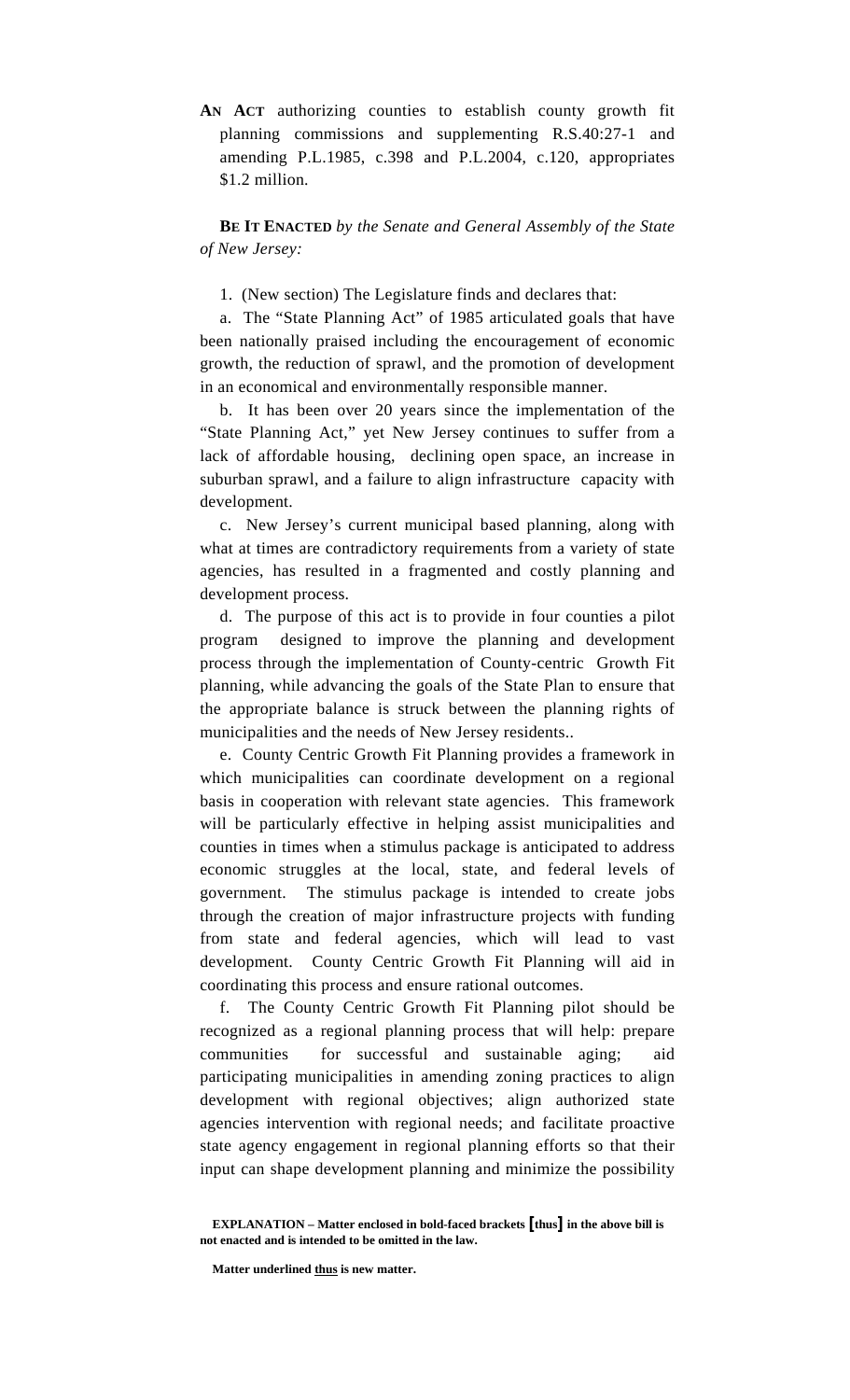of state regulatory issues arising at the end of the project approval process.

 g. The pilot program will assist in achieving green building zones, with incentives for density in smart housing zones to achieve greater affordability and reliability in the planning process.

 2. (New section) The board of chosen freeholders in the participating counties may create a county growth fit planning commission. The commission shall adopt a county growth fit plan that incorporates:

 a. land use patterns through planning based on projected population growth in the county;

 b. infrastructure carrying capacity analysis based on projected population growth;

c. open space and affordable housing analysis;

 d. timely and efficient approval of applications for general development, redevelopment and new infrastructure in the county;

 e. existing the cross acceptance process among municipalities in the county under the State Plan pursuant to P.L.1985, c.398 (C.52:18A-201).

 f. elements of the State Plan compatible with the county plan, including elements of the cross acceptance and smart growth process.

 3. (New section) a. The members of the county growth fit planning commission shall include: one member of the board of chosen freeholders, or a chosen designee of the freeholder director; the County Planning Director or his/her designee, a representative of the Department of Environmental Protection, a representative of the Department of Transportation, a representative of the Board of Public Utilities, a representative of the Department of Community Affairs, a representative of Department of Agriculture and at least one representative appointed by the mayor or elected chief executive of each municipality opting by means of a municipal resolution to participate in the growth fit process. A municipality may, at its own discretion, opt out of the Growth Fit Plan. To do so, it's governing body must give thirty days notice to the commission and must adopt a resolution asserting the decision to opt out and acknowledging the forfeiture of any incentives available pursuant to P.L , c. (C. ). Upon convening, the commission may identify any federal, state, county, or regional agency with a demonstrated interest in planning and development and invite that agency to appoint a representative to the commission.

 b. The commission shall establish rules and regulations governing the commission's operating procedures, decision making and meeting schedule. The commission may establish sub commissions at its discretion.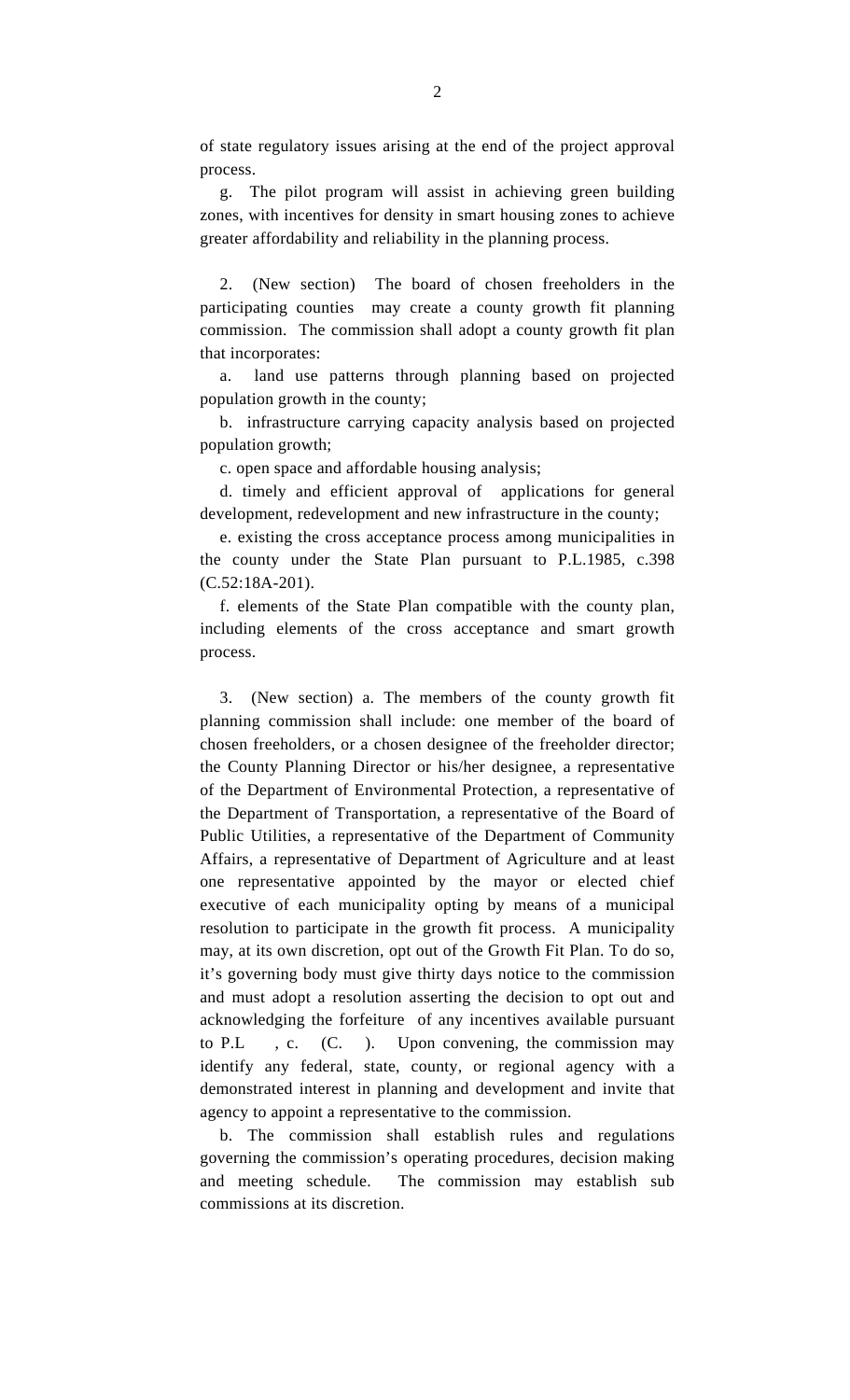4. (New section) a. Any county growth fit plan adopted by a growth fit commission in one of the pilot counties shall remain ineffective until approved through a resolution of the governing bodies of the county and all participating municipalities. A municipality's resolution of approval must provide for changes in its zoning to conform to the county's plan. Additionally, a growth fit plan adopted by the commission must be certified by participating State agencies.

 b. If a disagreement or conflict over a rule or regulation arises between a participating state agency or authority and a county growth fit commission after a county growth fit plan has been approved pursuant to P.L. ,c. (pending before the Legislature as this bill), there shall be a presumption in favor of the county growth fit commission and the head of the disagreeing agency or authority must issue a public finding explaining the agency's change in position.

 5. (New section) a. The governing body of the county may dissolve a growth fit planning commission only through a resolution of the county governing body.

 b. A participating municipality may, through a municipal ordinance, cease to participate in the county growth fit commission at any time, provided the commission and the owner of any development plan(s) to be situated in the municipality pending before the commission be notified 30 days prior to the municipality's withdrawal. Upon withdrawal, a municipality forfeits any incentives available through P.L. c. (C. ) (pending before the Legislature as this bill).

 c. A municipality electing to pursue a development project inconsistent with the growth fit plan must proceed through the regular approval process, forfeiting any incentives available pursuant to P.L., c. (C.) (pending before the Legislature as this bill) as well as any presumption of approval based on state agency participation in the Growth Fit process.

 6. (New section) a. Each county establishing a growth fit commission shall establish a "Growth Fit Commission Trust Fund" to be utilized for the purpose of funding the operating costs of the commission. The Growth Fit Commission Trust Fund will be funded by developer's fees.

 7. (New section) a. An applicant seeking approval of a development plan in a municipality participating in a county growth fit commission shall submit a general development plan to the growth fit commission in accordance with the rules established by the commission. Each application plan shall be submitted with a non-refundable fee equal to one half of one percent of the equalized assessed value of the land and improvements where the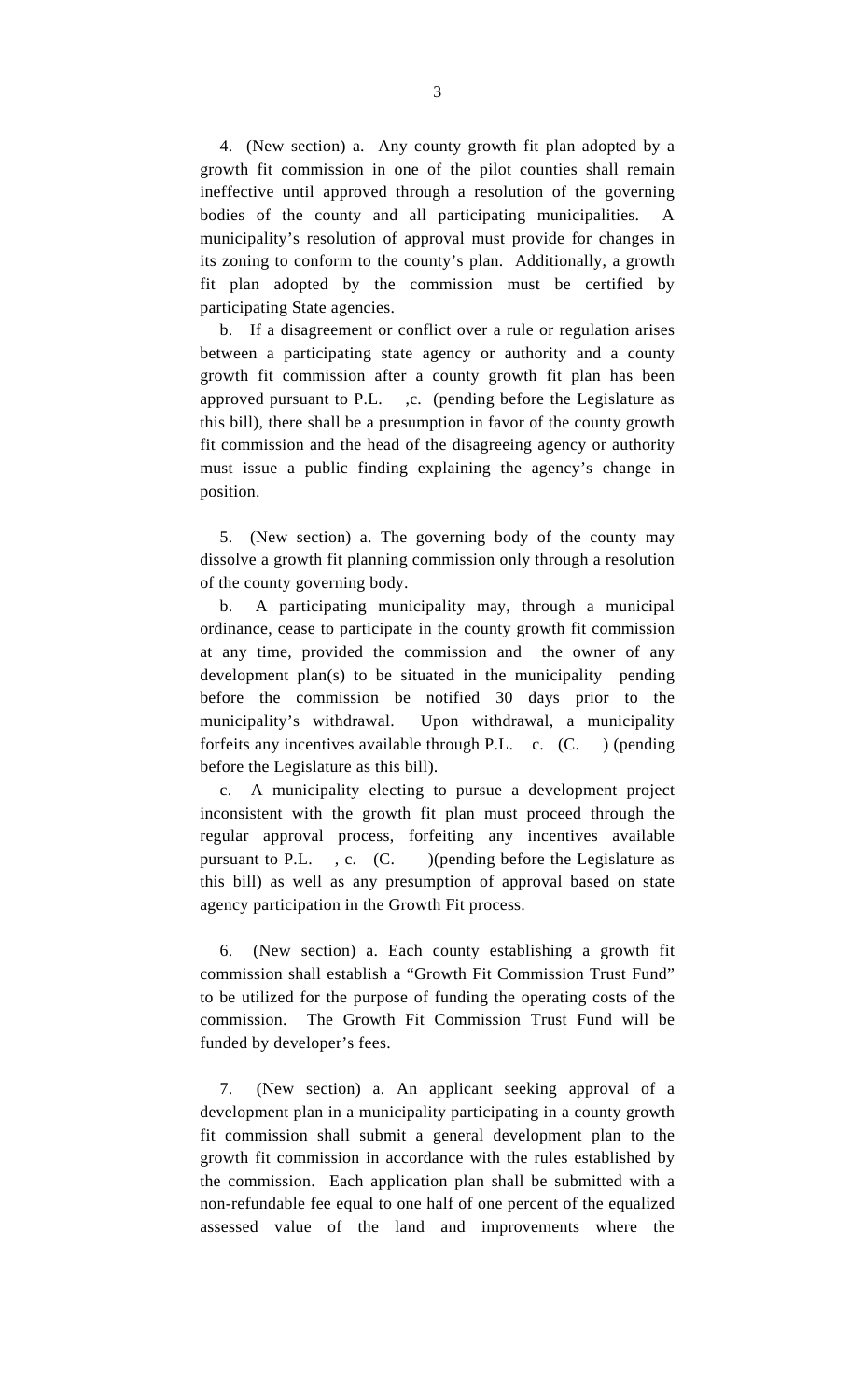<span id="page-4-0"></span>development is situated at the time a certificate of occupancy is issued.

 b. An application for a development project must be subjected to the municipal planning board for pre-screening prior to submission to the commission. The municipal planning board must approve any general development plan prior to construction, however a plan determined to be consistent with the county growth fit plan should enjoy a presumption in favor<sup>1</sup> [o](#page-4-0)f the plan's approval.

 8. (New section) a. The governing body which has established a county growth fit planning commission to facilitate approval of an application pursuant to section 2 of P.L. , c. (C. ) (pending before the Legislature as this bill), may establish the position of a county growth fit administrative officer, or assign the position to an existing employee. The county growth fit administrative officer's duty shall be to collaborate with applicants and with the liaison to local and county governments in the office of State Planning, appointed pursuant to section 6 of P.L.1985, c.398 (C.52:18A-201), to obtain all the necessary regulatory approvals and also collaborate with municipalities to ensure that municipalities enact necessary zoning ordinances to assure a rational and predictable planning and development process, consistent with  $2a - f$  above. The county growth fit administrator will also be responsible for pursuing outside funding for the implementation of growth fit plans.

 b. The Office of Smart Growth within the Department of Community Affairs shall provide technical assistance to counties and municipalities in seeking grants to support the activities of the growth fit commission.

9. (New section) There is appropriated from the General Fund to the Department of Community Affairs \$1.2 million to the counties participating in the pilot program, in the amount of \$300,000.00 per county, established through this act for the purposes of establishing the county growth fit commission and the cost associated with drafting the county growth fit plan.

 10. Section 5 of P.L.1985, c.398 (C.52:18A-201) is amended to read as follows:

 5. The State Development and Redevelopment Plan shall be designed to represent a balance of development and conservation objectives best suited to meet the needs of the State. The plan shall:

 a. Protect the natural resources and qualities of the State, including, but not limited to, agricultural development areas, fresh and saltwater wetlands, flood plains, stream corridors, aquifer recharge areas, steep slopes, areas of unique flora and fauna, and areas with scenic, historic, cultural and recreational values;

 $\overline{a}$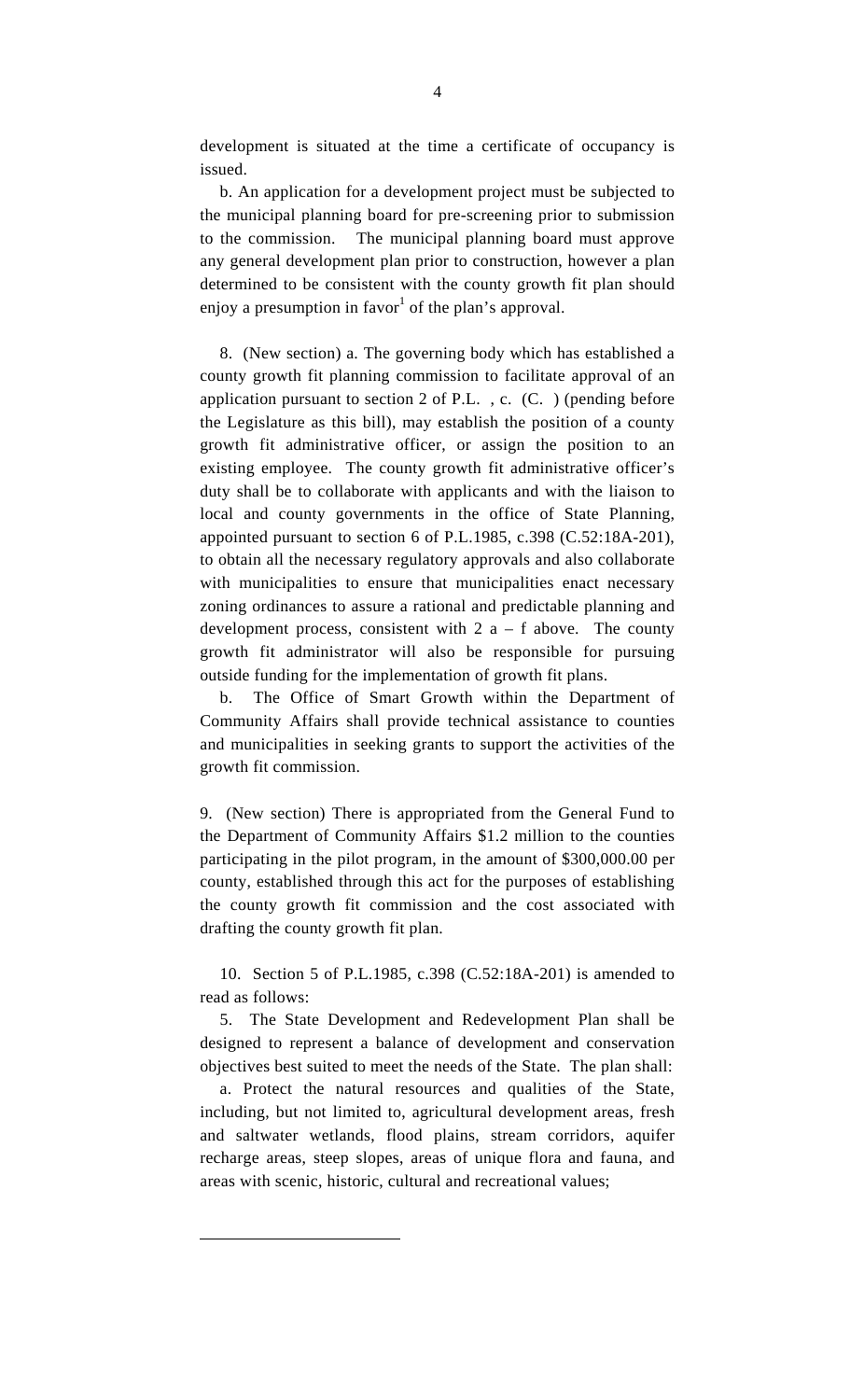b. Promote development and redevelopment in a manner consistent with sound planning and where infrastructure can be provided at private expense or with reasonable expenditures of public funds. This should not be construed to give preferential treatment to new construction;

 c. Consider input from State, regional, county and municipal entities concerning their land use, environmental, capital and economic development plans, including to the extent practicable any State and regional plans concerning natural resources or infrastructure elements;

 d. Identify areas for growth, limited growth, agriculture, open space conservation and other appropriate designations that the commission may deem necessary;

 e. Incorporate a reference guide of technical planning standards, including land use planning based on population growth, environment carrying capacity, open space analysis, affordable housing needs, growth area and density targets, municipal master plans, and guidelines used in the preparation of the plan; and

 f. Coordinate planning activities and establish Statewide planning objectives in the following areas: land use, housing, economic development, transportation, natural resource conservation, agriculture and farmland retention, recreation, urban and suburban redevelopment, historic preservation, public facilities and services, and intergovernmental coordination.

(cf: P.L.2004, c.120, s.65)

 11. Section 6 of P.L.1985, c.398 (C.52:18A-201) is amended to read as follows:

 6. a. There is established in the Department of the Treasury the Office of State Planning. The director of the office shall be appointed by and serve at the pleasure of the Governor. The director shall supervise and direct the activities of the office and shall serve as the secretary and principal executive officer of the State Planning Commission.

 b. The Office of State Planning shall assist the commission in the performance of its duties and shall:

 (1) Publish an annual report on the status of the State Development and Redevelopment Plan which shall describe the progress towards achieving the goals of the plan, the degree of consistency achieved among municipal, county, regional, and State plans, the capital needs of the State, and progress towards providing housing where such need is indicated;

 (2) Provide planning service to other agencies or instrumentalities of State government, review the plans prepared by them, and coordinate planning to avoid or mitigate conflicts between plans;

 (3) Provide advice and assistance to regional, county and local planning units;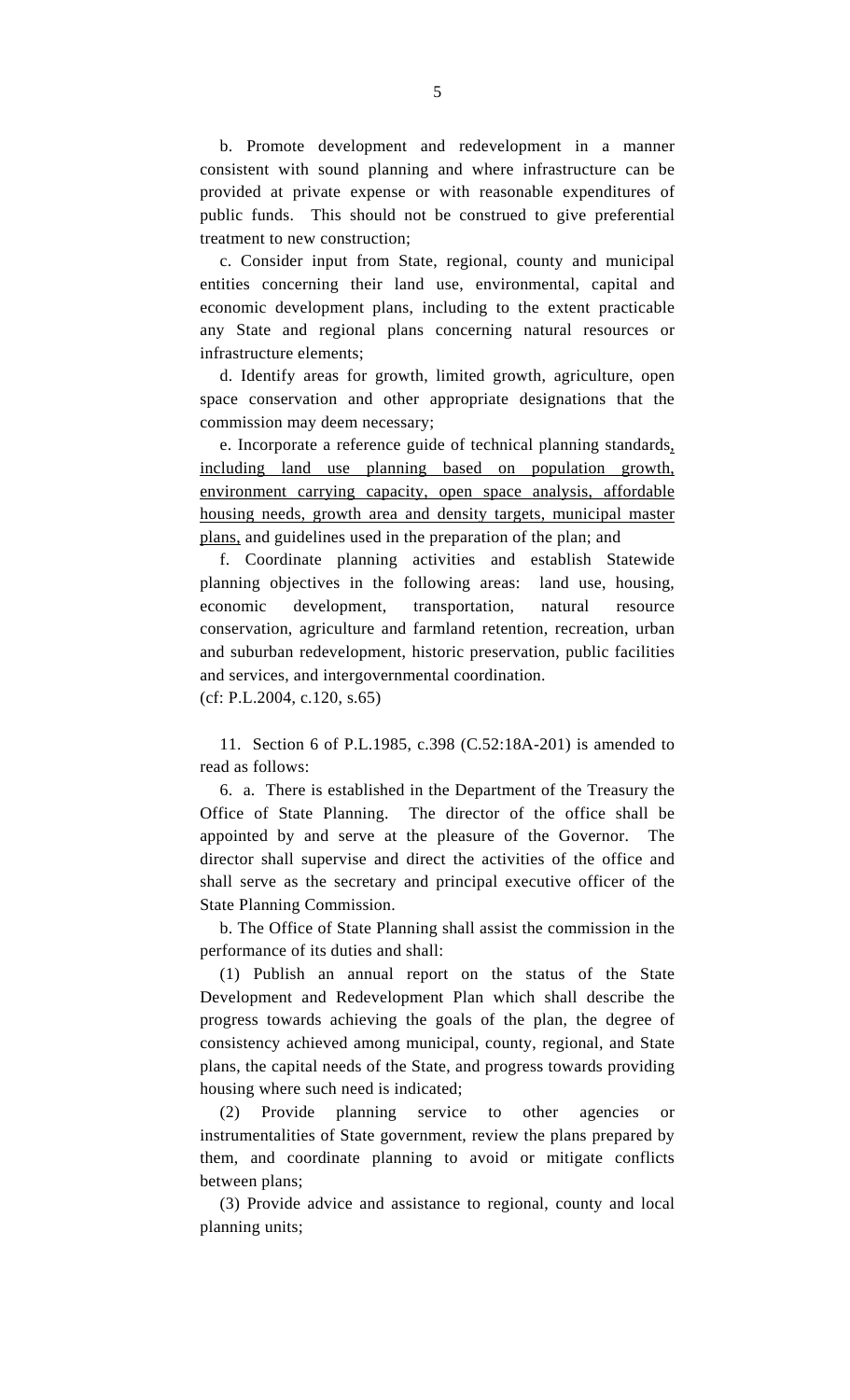(4) Review and comment on the plans of interstate agencies where the plans affect this State;

 (5) Compile quantitative current estimates and Statewide forecasts for population, employment, housing and land needs for development and redevelopment; and

 (6) Prepare and submit to the State Planning Commission, as an aid in the preparation of the State Development and Redevelopment Plan, alternate growth and development strategies which are likely to produce favorable economic, environmental and social results.

(7) Provide assistance to county growth fit planning commissions established pursuant to section 2 of P.L. , c. (C. ) (pending before the Legislature as this bill) to develop land use policy based upon population growth.

 (8) Approve any county growth fit plan established pursuant to section 2 of P.L., c. (pending before the Legislature as this bill).

 c. The director shall ensure that the responsibilities and duties of the commission are fulfilled, and shall represent the commission and promote its activities before government agencies, public and private interest groups and the general public, and shall undertake or direct such other activities as the commission shall direct or as may be necessary to carry out the purposes of P.L.1985, c.398 (C.52:18A-196 et al.).

 d. With the consent of the commission, the director shall assign to the commission from the staff of the office at least two full-time planners, a full-time liaison to local and county governments and regional entities, and such other staff, clerical, stenographic and expert assistance as the director shall deem necessary for the fulfillment of the commission's responsibilities and duties.

e. At the request of a county governing body, the director shall assign from the staff of the office, a liaison to serve as a member of each county growth fit planning commission established pursuant to section 1 of P.L., c. (C.) (pending before the Legislature as this bill). A liaison appointed by the director to serve as a member of a county growth fit planning commission shall assist the county growth fit planning commission to attain its stated goals within the scope of section 1 of P.L. , c. (C. ) (pending before the Legislature as this bill).

(cf: P.L.2004, c.120, s.66)

12. This act shall take effect immediately.

## STATEMENT

 This bill establishes a pilot program in certain counties providing for county centric growth fit planning commissions. Each participating county may establish a growth fit commission that creates a county wide development plan. Membership of the